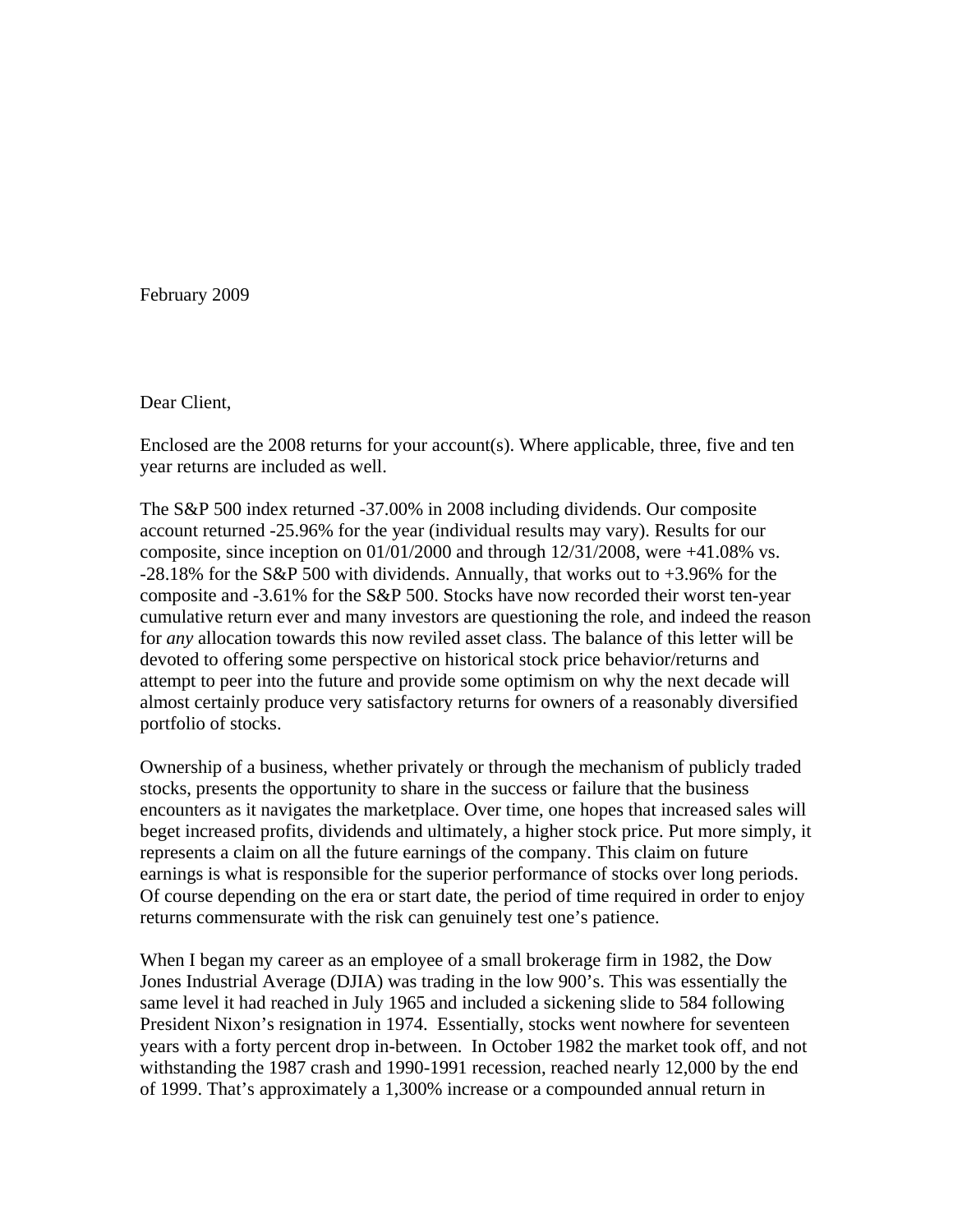excess of sixteen percent. This pattern of long periods of sub-par returns followed by long periods of excellent returns is by no means unusual. It has occurred frequently and merely demonstrates that stocks are mean-reverting.

In a recent paper for Vanguard's Institutional Investor Group, Francis Kinniry Jr. and Christopher Philips write "The returns from any particular period are an unreliable anchor for long-term return expectations." This applies to even longer horizons of ten or twenty years. By way of example, when calculating ten-year returns, shifting the start date by four years changes eighty percent of the data. For longer periods, say twenty-year returns, a shift of six years changes sixty percent of the data. Why is this important? Because by lopping off a series a poor performing years, or adding a series of good performing years, the picture painted by a particular asset class- in this case stocks- can be misleading. Without trying to get too technical, the paper goes on to point out that although stocks have a mean annual return of ten-percent for all ten year periods since 1926, "investors can reasonably expect to see a ten-year return average between 0% and 20% about 95% of the time." Quite a range and interestingly, fairly close to the wide range of returns investors experienced in the personal example cited above.

Our last correspondence to clients was in November 2008 (to access the letter go to: http://www.highlandercapital.com/commentary.php). Since then, the credit markets have thawed and prices of many corporate and municipal bonds have rallied. While we were able to pick up many bargains in the fixed income arena at exceptional prices and yields, the equity markets have continued their losses into the new year with the S&P 500 -14% through late February. As I indicated then, many businesses were priced for insolvency or at the very least, sharply diminished future earnings. While it is obvious that short-term earnings will be impacted, it by no means obvious that the long-term picture has been fundamentally altered. Aggregate corporate profits over long periods of time have always grown; albeit not in a linear fashion. It is true that some poorly capitalized or uncompetitive businesses will fail and have to be shuttered or reorganized. Equally true is the fact that inventories will ultimately clear, loans will stop souring, bank balance sheets will mend, demand will pick-up, and growth will resume.

For forward looking investors, there is a very high probability that the aggregate earnings of the S&P 500 will be meaningfully higher in ten years. This, coupled with the very large decline in prices of common stocks and the high dividend yields relative to bonds suggests to us attractive prospects for equities.

In closing, we know that these are stressful times. The constant barrage of negative news headlines and shrill bleating masquerading as investment advice emanating from some of the financial news networks can exert a powerful emotional force on the decision making process. To the extent possible, this should be resisted. The market is there to serve you and not to guide you. Falling under its manic-depressive spell is not conducive to longterm investment success. A rational approach, taking advantage of the opportunities presented by lower prices on a case by case basis seems to us the better course of action.